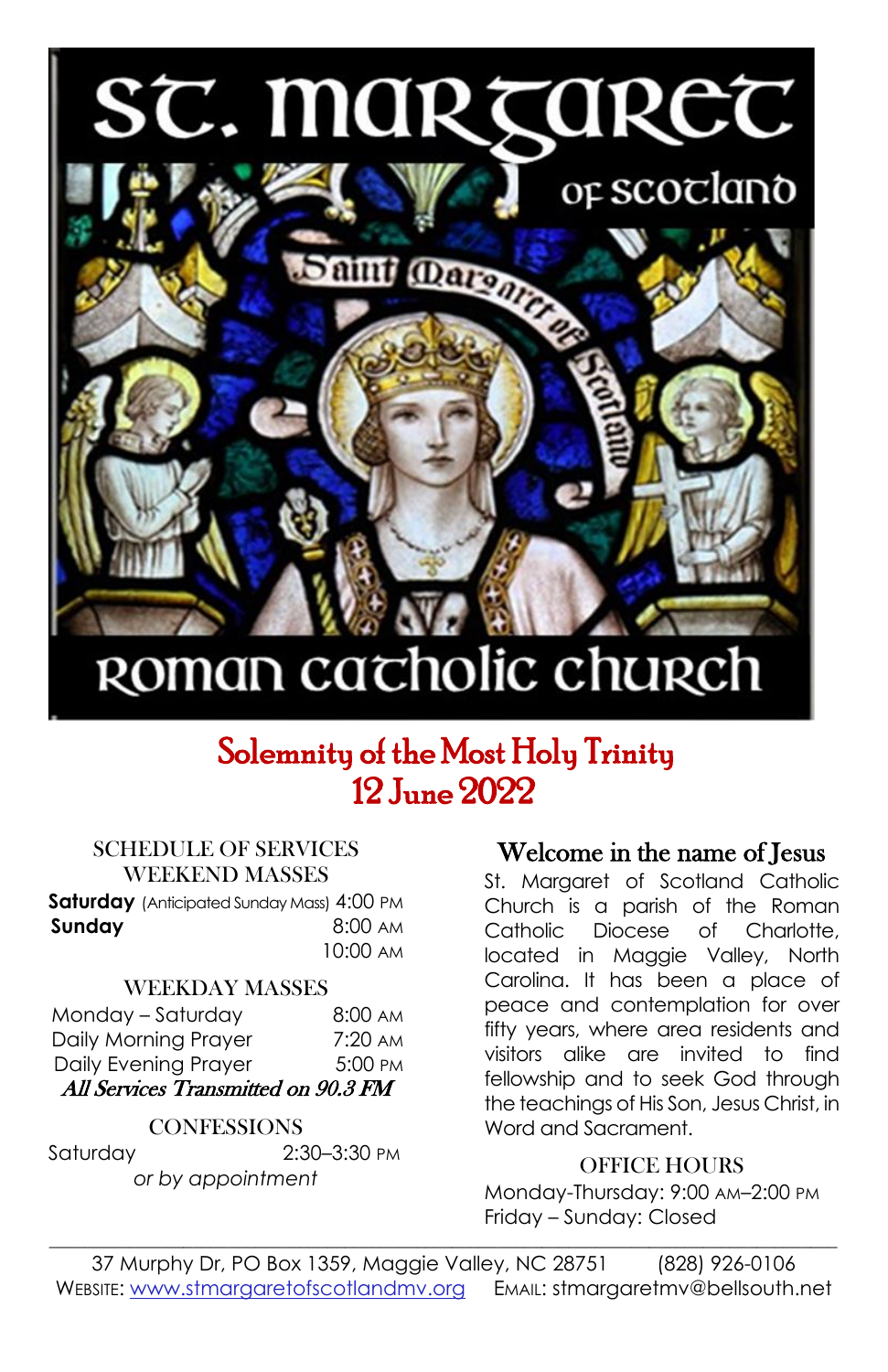| <b>STAFF</b>                                                 |                             |  |  |  |  |
|--------------------------------------------------------------|-----------------------------|--|--|--|--|
| The Rev. Dr. W. Becket Soule, OP<br>Email: wbsoule@rcdoc.org | Pastor                      |  |  |  |  |
| The Rev. Mr. Miles Merwin                                    | Deacon                      |  |  |  |  |
| Mrs. Rhonda Yarrington<br>Email: stmargaretmv@bellsouth.net  | Administrative<br>Assistant |  |  |  |  |
| Email: stmargaretff@gmail.com                                | <b>Faith Formation</b>      |  |  |  |  |
| Mrs. Virginia Erbrick                                        | <b>Bookkeeper</b>           |  |  |  |  |
| Mrs. Elaine Myers                                            | Organist                    |  |  |  |  |

**PARISH MEMBERSHIP:** Welcome to St. Margaret of Scotland Catholic Church! We are grateful for your worshipping with us. If you regularly attend Mass here in Maggie Valley, you are encouraged to register in the parish at the office during the week. Please note that a family must be registered at St. Margaret's in order for their children to be enrolled in our religious education program.

DAILY MORNING AND EVENING PRAYER: Daily Morning Prayer is at 7:20 AM and Daily Evening Prayer is at 5:00 PM. Books are available for those who wish to participate; all are welcome.

DAILY MASS: Mass is offered at 8:00 AM daily. Mass on Saturday morning is from the *Book of Divine Worship: The Missal.* Daily Mass homilies will focus on I and II Kings.

**BREAKFAST WITH BECKET:** Bible study on Thursday mornings, right after 8:00 AM Mass. This week we will continue our study on the Book of Genesis (Ch. 34): The Ravishing of Dinah. All are welcome.

AQUINAS CIRCLE: We will meet in the rectory sitting room on Tuesday evenings at 7:00 PM. This week we will examine I. q. 35: What does "Image" mean? All are welcome.

COFFEE AND DONUTS: There will be coffee and donuts after 10:00 AM Mass. Please join us for fellowship outside to the left of the church. We are still looking for volunteers to host future coffee and donuts.

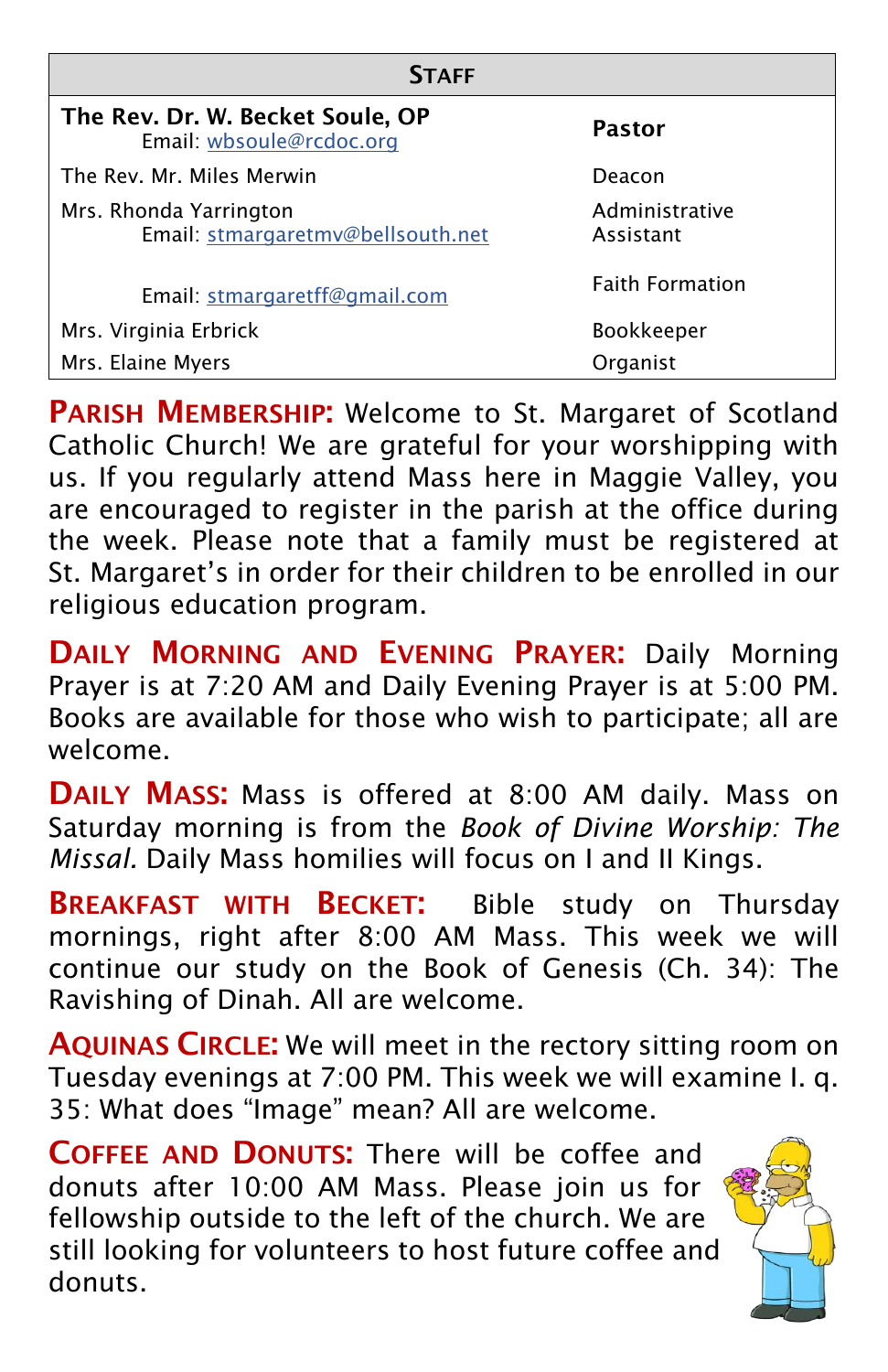

**MARRIAGE RETREAT:** Get your marriage on the right path by attending a Worldwide Marriage Encounter Experience on Nov 4-6, 2022 in Atlantic Beach, NC and Jun 24-26, 2022 in Bluffton, SC. Early sign up is recommended. For more information visit: [https://NCMarriageDiscovery.org](https://ncmarriagediscovery.org/) or contact us at [applications@NCMarriageDiscovery.org](file:///C:/Users/Owner/Desktop/Favorites/applications@NCMarriageDiscovery.org) or 704-315-2144.

PLEASE REMEMBER IN YOUR PRAYERS: Kathy Andersen, Cecilia Berg, Stephen Boyle, Denise Collins, Elliot Dowdell, Carl Eberhard, Norma Esbenshade, Joe Gatlin, Myles Harris, Maryellen & Ray Hoefer, Joe Hoefer, Ben Loetz, Matt Loetz, John McCausland, Betty Metzger, Peter Mino, Mary O'Bara, Christopher Palmiere, Pat & Suzanne Palmiere, George Pastore, Wayne Patton, Richard Phillips, Sue Quick, Edward Smathers, Tinley Jane Toner, Ed Toner, Lois Triolo, Pvt. Luke Turner, Stephen Underwood, Rylee Yarrington *Names will remain on this list for one month unless notified otherwise.*

| <b>OFFERTORY</b>                                                                                               |              |                       |  |  |  |
|----------------------------------------------------------------------------------------------------------------|--------------|-----------------------|--|--|--|
| Offertory<br><b>Votives</b>                                                                                    |              | Preservation &        |  |  |  |
|                                                                                                                | Improvement  |                       |  |  |  |
| $$4,117**$                                                                                                     | \$121        | \$110                 |  |  |  |
| <b>DIOCESAN SUPPORT APPEAL 2022</b>                                                                            |              |                       |  |  |  |
| Assessment/Goal                                                                                                | Paid to Date | <b>Unpaid Pledges</b> |  |  |  |
| \$22,634                                                                                                       | \$19,444.65* | \$5,196.85            |  |  |  |
| *Diocesan ledger does not always reflect recent contributions.<br>** Offertory does not reflect online giving. |              |                       |  |  |  |